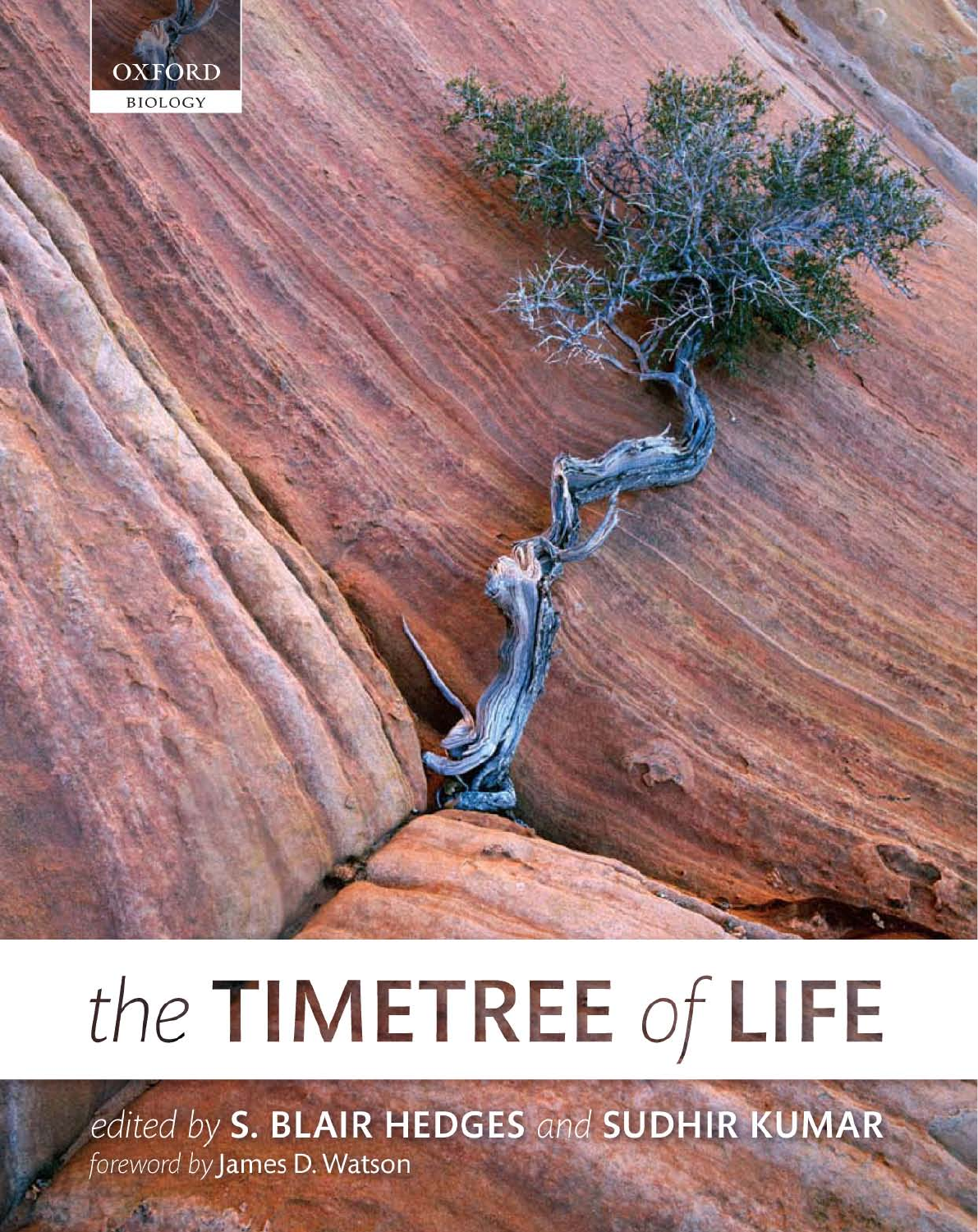# Amphibians (Lissamphibia)

## *David C. Cannatella*a,*\*, David R. Vieites*<sup>b</sup>*, Peng Zhang*<sup>b</sup>*, and Marvalee H. Wake*<sup>b</sup>*, and David B. Wake*<sup>b</sup>

a Section of Integrative Biology and Texas Memorial Museum, 1 University Station C0930, University of Texas, Austin, TX 78712, USA; **Museum of Vertebrate Zoology and Department of Integrative** Biology, 3101 Valley Life Sciences Building, University of California, Berkeley, CA 94720, USA

\*To whom correspondence should be addressed (catfish@mail. utexas.edu)

# Abstract

Living amphibians (6449 species) include three distinctive orders: salamanders (Caudata), caecilians (Gymnophiona), and frogs (Anura). Each is supported as monophyletic in molecular phylogenetic analyses, with frogs + salamanders forming the clade Batrachia. Molecular time estimates of the origin of Lissamphibia vary greatly (367 -282 million years ago; latest Devonian to Early Permian), although recent analyses favor the youngest ages. Divergences among the three orders likely occurred during the Permian, 300 -251 million years ago. Debates about the origin, relationships to extinct taxa, and monophyly of living amphibians are ongoing.

Lissamphibia, a subclass of Amphibia, includes all living representatives, which form three clades, frogs (Salientia), salamanders (Caudata), and caecilians (Gymnophiona), each readily recognizable based on their highly distinctive body plans (Fig. 1). Frogs generally have large mouths and bulging eyes, but short vertebral columns and no tail. These squat creatures have powerful hind limbs for jumping. They are the most speciose clade with about 5700 species. Most of the 576 species of living salamanders are more typical-looking tetrapods, with a tail and four legs. Some aquatic or fossorial species have reduced limbs and girdles and elongated trunks. Living caecilians are elongate, limbless, tail-less or nearly so, and have grooved rings encircling the body. A distinctive tentacle anterior to and below the typically inconspicuous eye is used for chemoreception. Although the majority of the 176 species are fossorial, one lineage has invaded aquatic habitats.

The phylogenetic relationships among the three lissamphibian orders have been controversial for decades. A close relationship between caecilians and salamanders (Procera hypothesis) was supported by earlier analyses of mitochondrial and nuclear ribosomal DNA sequences  $(1-3)$  and mitochondrial genomes  $(4)$ . The Procera hypothesis has advantages for interpreting distribution patterns and fossil records of the three orders: frogs are distributed worldwide but salamanders and caecilians have strong Laurasian and Gondwanan distribution patterns, respectively; frog-like fossils can be traced back to the Triassic  $(-250$  Ma) but no salamander or caecilian fossils have been found before the Jurassic (~190 Ma). However, most recent analyses, using larger databases of either nuclear genes, mitochondrial genes (including mitochondrial genomes), or a combination of both, have found frogs and salamanders to be closest relatives, a group called Batrachia; the earlier molecular analyses were misled by poor performance of data or insufficient taxon sampling  $(5–8)$ . Furthermore, analyses of morphological data, including fossil taxa (9-14), have also found the Batrachia hypothesis to be more strongly supported than the Procera hypothesis, and we follow that conclusion here.



Fig. 1 Representative lissamphibians. *Pseudotriton ruber* (Plethodontidae), a salamander (upper); *Hypsiboas helprini* (Hylidae), an anuran (lower left); and *Schistometopum thomense* (Caeciliidae), a caecilian (lower right). Credits: S. B. Hedges.

D. C. Cannatella, D. R. Vieites, P. Zhang, M. H. Wake, and D. B. Wake. Amphibians (Lissamphibia). Pp. 353-356 in *The Timetree of Life*, S. B. Hedges and S. Kumar, Eds. (Oxford University Press, 2009).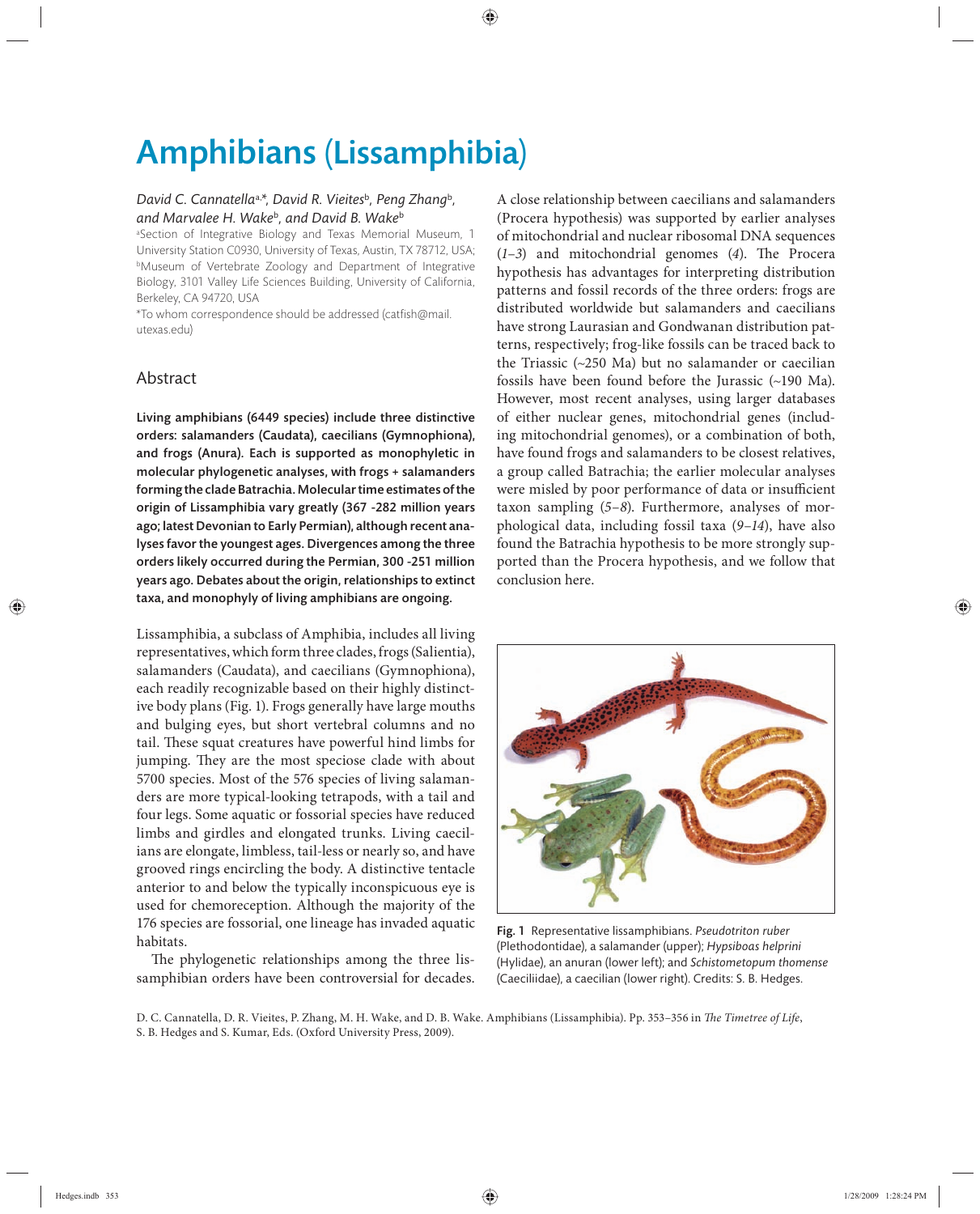

Fig. 2 A timetree of amphibians (Lissamphibia). Divergence times are shown in Table 1. *Abbreviations*: Ng (Neogene), Pg (Paleogene), and PZ (Paleozoic).

The identity of the Paleozoic relatives of modern amphibians is controversial (15). Three hypotheses have been proposed. The Temnospondyl hypothesis suggests that frogs, salamanders, and caecilians form a clade that is nested within dissorophoid temnospondyls. Dissorophoidea (Moscovian of the late Carboniferous to upper portion of the Early Permian) is a large superfamily of temnospondyl amphibians, including some small, paedomorphic forms, such as *Doleserpeton*, amphibamids, and branchiosaurids, which share many derived features with modern amphibians (*9*–*12*, *16*). The most recent study found the dissorophoid amphibians *Amphibamus* and *Doleserpeton* to be most closely related to modern amphibians (*13*).

In diametric opposition to the earlier is the Lepospondyl hypothesis. Modern amphibians are nested within the lepospondyls; their closest relatives are Lysorophia (*Brachydectes*), known from the Bashkirian of the late Carboniferous to the upper part of the Early Permian, with the next successive relatives being microsaurs (*17*, *18*). According to this hypothesis, modern amphibians are more closely related to amniotes than they are to temnospondyls.

A third view, the Polyphyletic hypothesis, incorporates elements of both of the earlier hypotheses. It argues for polyphyly of modern amphibians with respect to the major Palaeozoic lineages (*14*). As in the Lepospondyl hypothesis, living caecilians are seen as most closely related to lepospondyls, which are in turn are closer to amniotes than to other modern amphibians. Furthermore, as in the Temnospondyl hypothesis, salamanders and frogs are derived from temnospondyls, specifically the branchiosaurs. This hypothesis was strengthened by the discovery of the Lower Jurassic taxon *Eocaecilia*, a putative limbed caecilian that may be nested between goniorhynchid microsaurs, such as *Rhynchonkos* (Lower Permian), and the extant caecilians (*19*). However, the *Eocaecilia*–microsaur relationship has recently been rejected (*20*). A monophyletic origin of modern amphibians with respect to living amniotes is strongly supported in all molecular phylogenetic studies to date (1-8, 21). Thus, if the lepospondyls are a clade most closely related to amniotes, the Polyphyletic hypothesis of modern amphibians can be indirectly rejected because it requires a closer relationship of caecilians to amniotes than to the Batrachia.

Using numbers of nuclear genes and a molecularclock-based method, Kumar and Hedges (*22*) provided the first time estimate for the origin of lissamphibians at about 360 Ma, using average evolutionary rates of rateconstant genes to apply a clock. More recent analyses use relaxed-clock methods, which allow evolutionary rates to vary among genes *and* lineages.

Zhang *et al.* (*8*) analyzed 14 complete lissamphibian mitochondrial genomes and obtained an estimate of the age of the lissamphibian ancestor (337 Ma, Table 1). By comparing the confidence intervals to the temporal distribution of related fossil taxa, the Temnospondyl hypothesis was found to be most compatible with these results. This finding was challenged because of imprecise characterization of the stratigraphic ranges of the groups of Palaeozoic tetrapods, and these estimates would be more compatible with a polyphyletic origin of lissamphibians (*23*), which is questioned (*24*).

There are few early lissamphibian fossils, the oldest being the proto-frogs *Triadobatrachus* and *Czatkobatrachus*, from the Early Triassic (~250 Ma; *25*, *26*). Dates estimated from molecular data typically are much older than the fossil record suggests. The summary of published dates for the nodes Lissamphibia and Batrachia (Table 1; Fig. 2) indicates substantial lack of consensus. For example, three published dates based on nuclear sequences place the split of Lissamphibia (into Gymnophiona and Batrachia) at 367 Ma (*27*), 369 Ma (*7*), and 360 Ma (*22*), approximately at the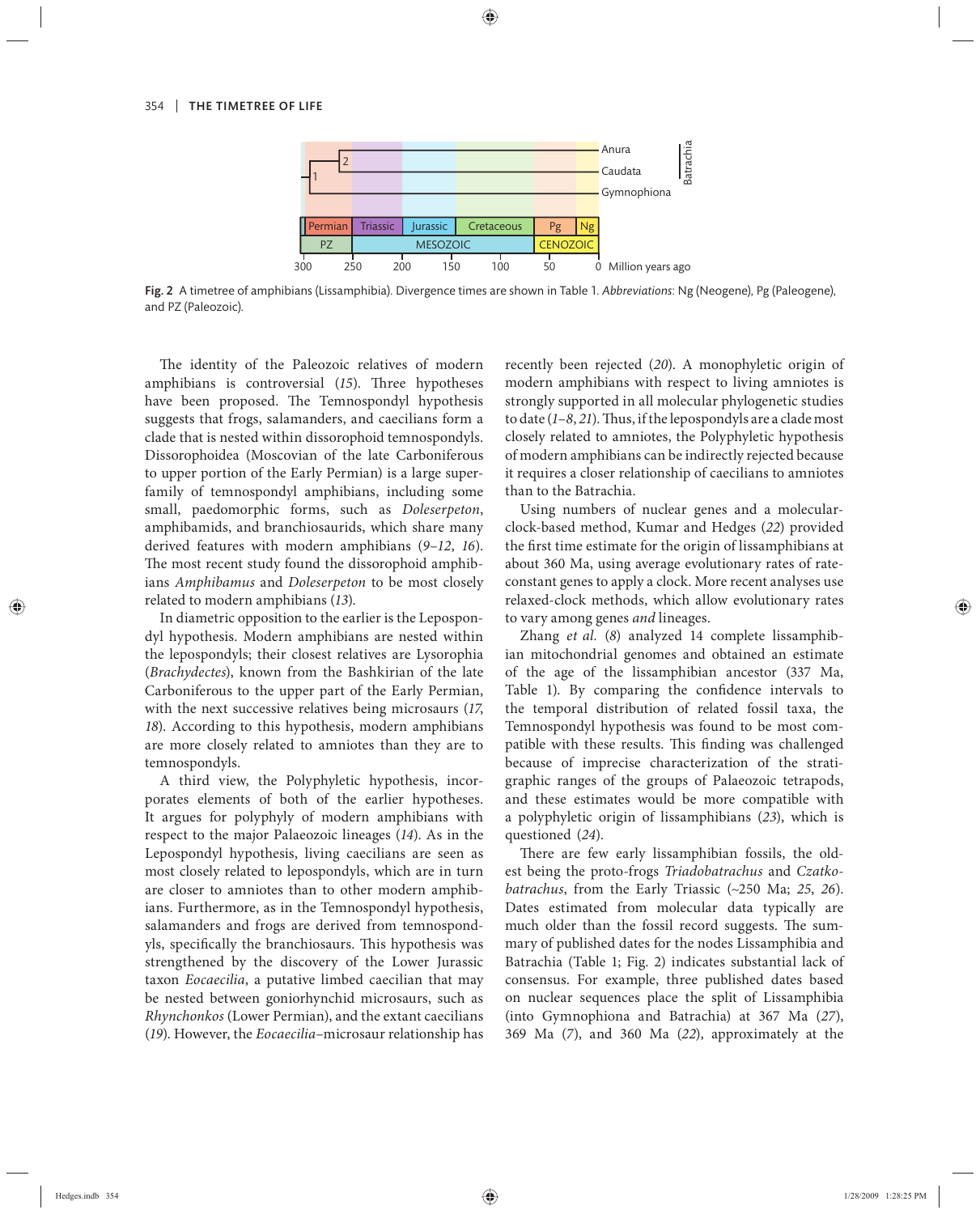| <b>Timetree</b> |             | <b>Estimates</b> |             |             |         |             |         |          |         |  |  |
|-----------------|-------------|------------------|-------------|-------------|---------|-------------|---------|----------|---------|--|--|
| Node            | <b>Time</b> | Ref. (6)(a)      | Ref. (6)(b) | Ref. (7)(a) |         | Ref. (7)(b) |         | Ref. (8) |         |  |  |
|                 |             | <b>Time</b>      | <b>Time</b> | Time        | CI      | Time        | CI      | Time     | CI      |  |  |
|                 | 294         | 322              | 292         | 368.8       | 396-344 | 351.6       | 370-304 | 337      | 353-321 |  |  |
| 2               | 264         | 267-266          | 267-266     | 357.8       | 385-333 | 332.9       | 353-289 | 308      | 328-289 |  |  |

Table 1. Divergence times and credibility/confidence intervals (CI) among amphibians (Lissamphibia).

| <b>Timetree</b> |      |                   | <b>Estimates (Continued)</b> |           |           |         |           |         |  |  |  |
|-----------------|------|-------------------|------------------------------|-----------|-----------|---------|-----------|---------|--|--|--|
| Node            | Time | Ref. (22)         | Ref. (24)                    |           | Ref. (27) |         | Ref. (29) |         |  |  |  |
|                 |      | <b>Time</b>       | Time                         | <b>CI</b> | Time      |         | Time      | CI      |  |  |  |
|                 | 294  | 360               | 282                          | 356-250   | 367       | 417-328 | 294       | 319-271 |  |  |  |
|                 | 264  | $\qquad \qquad =$ | 254                          | 257–246   | 357       | 405-317 | 264       | 276-255 |  |  |  |

Note: Node times in the timetree are from ref. (29). Estimates from ref. (6) are from r8s penalized likelihood analyses of (a) 2613 basepairs and (b) 871 amino acids of the RAG1 gene. Estimates from ref. (7) are from (a) Multidivtime and (b) r8s penalized likelihood analysis of 3747 base pairs from 16S, CXCR4, NCX1, RAG1, and SLC8A3 genes. Estimates from ref. (8) are from Multidivtime analysis of mitochondrial genomes. Estimates from ref. (22) are sequence divergence analysis of multiple nuclear genes. Estimates from ref. (24) are from r8s penalized likelihood analysis of the dataset from ref. (27). Estimates from ref. (27) are from Multidivtime analysis of the 1368 basepairs of RAG1. Estimates from ref. (29) are from BEAST analysis of mitochondrial genomes.

Devonian–Carboniferous boundary, the time of the occurrence of the first tetrapods (Table 1). At the other extreme, a reanalysis (*24*) of the mitogenome data set (*8*) reported several dates for Lissamphibia and Batrachia, based on various combinations of topology, analytical parameters in r8s, and use of external (outside of amphibians) or internal (within) calibrations. The youngest of the estimates for lissamphibians (267 Ma), based only on internal calibration points, is just slightly older than the oldest lissamphibian fossils, from the Triassic.

Recent molecular studies are reducing the discrepancies between molecular dating and the fossil record. An analysis of *RAG1* from all tetrapods (*6*) estimated ages for Lissamphibia and Batrachia of 322 and 274 Ma, respectively (no internal amphibian calibration dates were used). Another analysis of complete mitochondrial genomes using several internal amphibian calibration points and a "soft" bound calibration strategy (28) produced dates for Lissamphibia and Batrachia of 294 and 264 Ma, respectively (Zhang and Wake, unpublished results). Improved analytical methods (*30–32*) and larger databases are producing dates more in line with what might be expected from extrapolating from fossils. Thus, the 264 Ma date estimated from molecular data for Batrachia is close to the age (250 Ma) and phylogenetic position of the Lower Triassic fossils *Triadobatrachus*  and *Czatkobatrachus*.

In general, available time tree estimates for the origin of Lissamphibia and Batrachia are controversial, with about

87 and 103 million years difference between the youngest and oldest estimates, respectively (Table 1). Robust time estimation using different methods with multiple markers should clarify how the group originated and evolved. For example, if the split of the caecilians from Batrachia happened after the time the Permian microsaur *Rhynchonkos* lived, the Polyphyletic hypothesis will be rejected. The most recent analyses with the largest data sets are tending to favor younger times of divergence.

### Acknowledgment

Support was provided by U.S. National Science Foundation grants to D.C.C., D.B.W., and M.H.W.

#### References

- 1. S. B. Hedges, K. D. Moberg, L. R. Maxson, *Mol. Biol. Evol.* **7**, 607 (1990).
- 2. S. B. Hedges, L. R. Maxson, *Herpetol. Monogr.* **7**, 27 (1993).
- 3. A. E. Feller, S. B. Hedges, *Mol. Phylogenet. Evol.* **9**, 509 (1998).
- 4. P. Zhang *et al.*, *Mol. Phylogenet. Evol.* **28**, 620 (2003).
- 5. R. Zardoya, A. Meyer, *Proc. Natl. Acad. Sci. U.S.A.* **98**, 7380 (2001).
- 6. A. F. Hugall, R. Foster, M. S. Lee, *Syst. Biol.* **56**, 543 (2007).
- 7. K. Roelants *et al.*, *Proc. Natl. Acad. Sci. U.S.A.* **104**, 887 (2007).